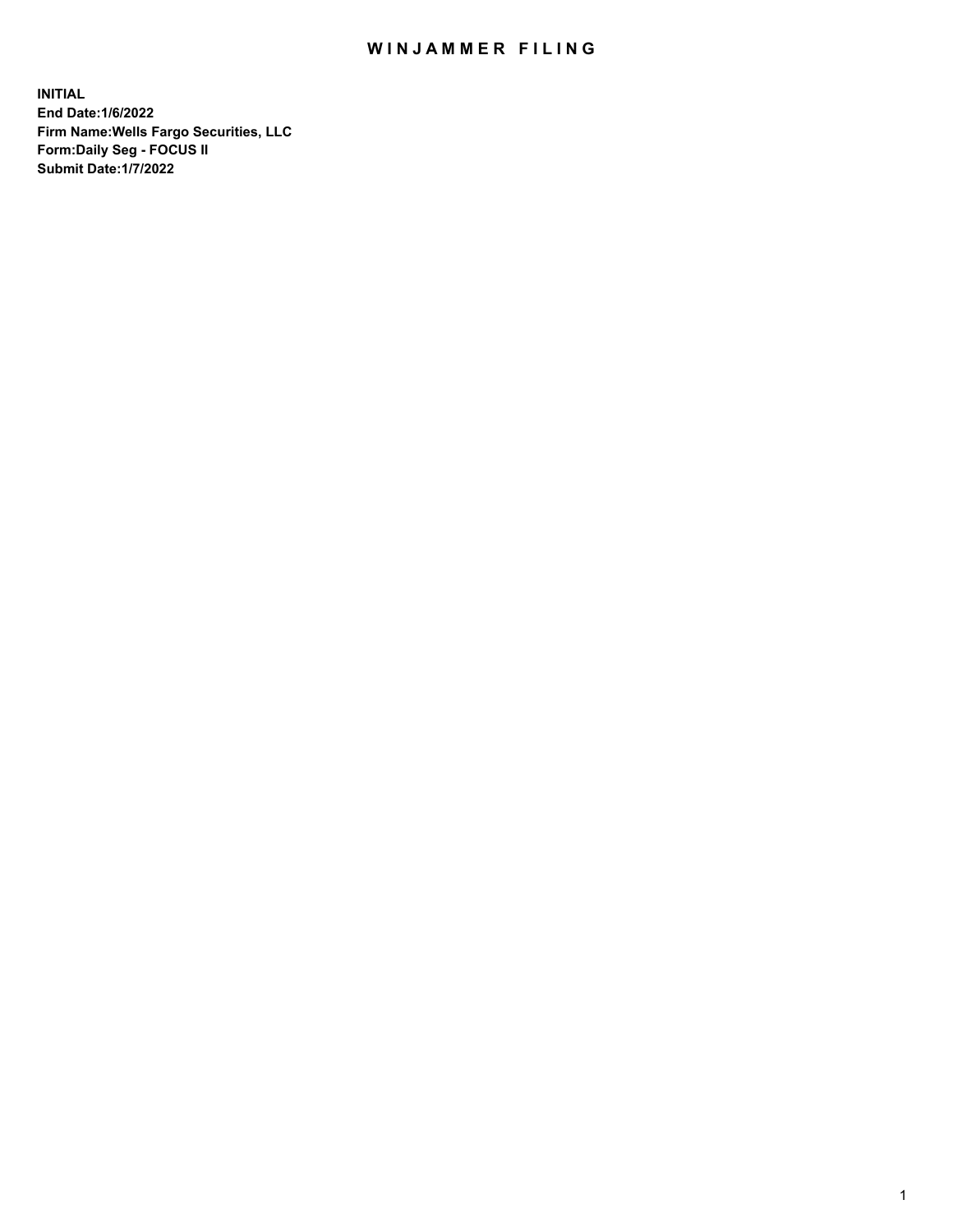**INITIAL End Date:1/6/2022 Firm Name:Wells Fargo Securities, LLC Form:Daily Seg - FOCUS II Submit Date:1/7/2022 Daily Segregation - Cover Page**

| Name of Company                                                                                                                                                                                                                                                                                                                | <b>Wells Fargo Securities LLC</b>              |
|--------------------------------------------------------------------------------------------------------------------------------------------------------------------------------------------------------------------------------------------------------------------------------------------------------------------------------|------------------------------------------------|
| <b>Contact Name</b>                                                                                                                                                                                                                                                                                                            | <b>James Gnall</b>                             |
| <b>Contact Phone Number</b>                                                                                                                                                                                                                                                                                                    | 917-699-6822                                   |
| <b>Contact Email Address</b>                                                                                                                                                                                                                                                                                                   | james.w.gnall@wellsfargo.com                   |
| FCM's Customer Segregated Funds Residual Interest Target (choose one):<br>a. Minimum dollar amount: ; or<br>b. Minimum percentage of customer segregated funds required:% ; or<br>c. Dollar amount range between: and; or                                                                                                      | 115,000,000<br><u>0</u><br>00                  |
| d. Percentage range of customer segregated funds required between:% and%.                                                                                                                                                                                                                                                      | 00                                             |
| FCM's Customer Secured Amount Funds Residual Interest Target (choose one):<br>a. Minimum dollar amount: ; or<br>b. Minimum percentage of customer secured funds required:%; or<br>c. Dollar amount range between: and; or<br>d. Percentage range of customer secured funds required between: % and %.                          | 30,000,000<br><u>0</u><br>00<br>0 <sub>0</sub> |
| FCM's Cleared Swaps Customer Collateral Residual Interest Target (choose one):<br>a. Minimum dollar amount: ; or<br>b. Minimum percentage of cleared swaps customer collateral required:% ; or<br>c. Dollar amount range between: and; or<br>d. Percentage range of cleared swaps customer collateral required between:% and%. | 340,000,000<br><u>0</u><br><u>00</u><br>00     |

Attach supporting documents CH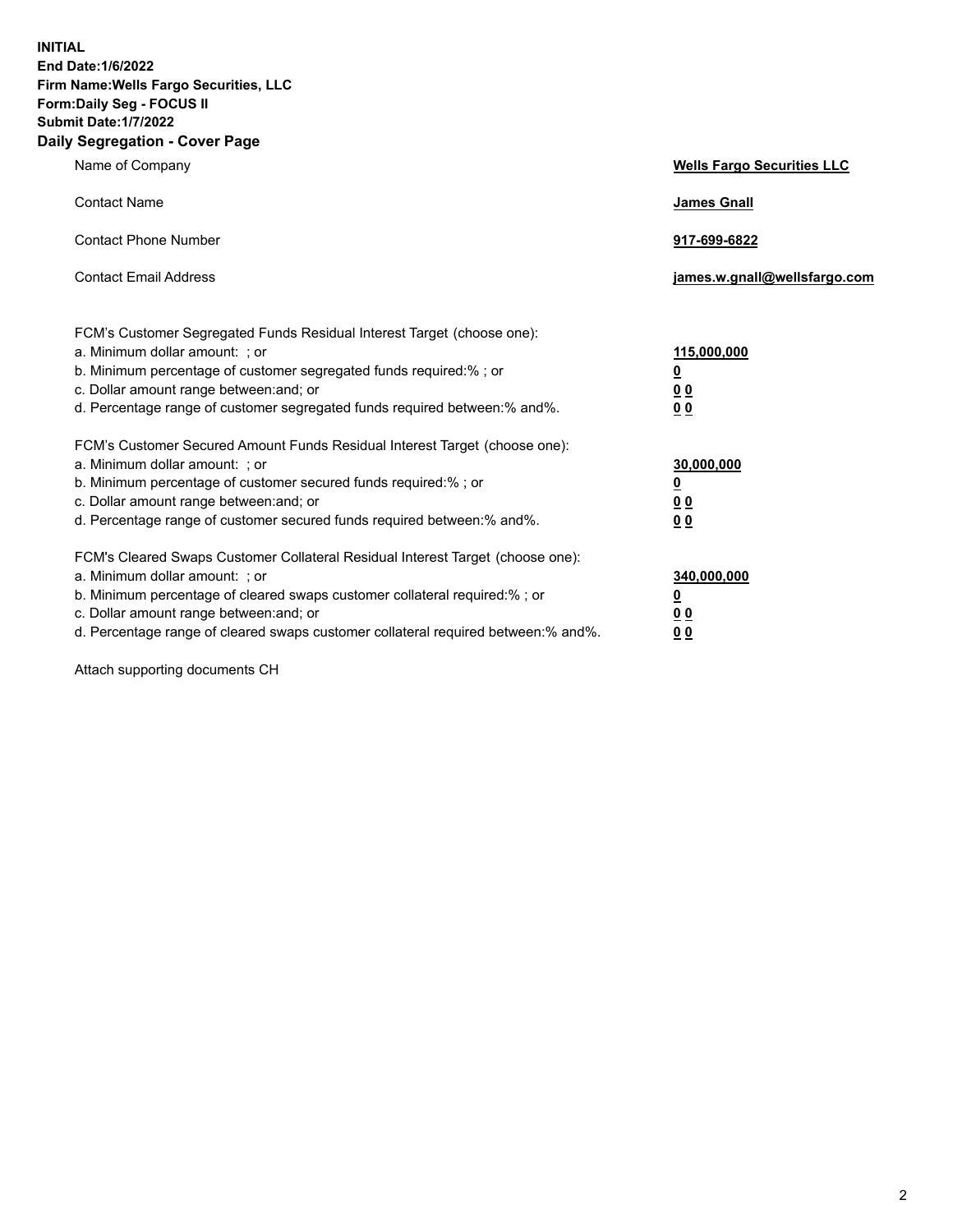**INITIAL End Date:1/6/2022 Firm Name:Wells Fargo Securities, LLC Form:Daily Seg - FOCUS II Submit Date:1/7/2022 Daily Segregation - Secured Amounts**

Foreign Futures and Foreign Options Secured Amounts Amount required to be set aside pursuant to law, rule or regulation of a foreign government or a rule of a self-regulatory organization authorized thereunder **0** [7305] 1. Net ledger balance - Foreign Futures and Foreign Option Trading - All Customers A. Cash **140,866,530** [7315] B. Securities (at market) **194,023,260** [7317] 2. Net unrealized profit (loss) in open futures contracts traded on a foreign board of trade **34,342,453** [7325] 3. Exchange traded options a. Market value of open option contracts purchased on a foreign board of trade **3,159** [7335] b. Market value of open contracts granted (sold) on a foreign board of trade **0** [7337] 4. Net equity (deficit) (add lines 1. 2. and 3.) **369,235,402** [7345] 5. Account liquidating to a deficit and account with a debit balances - gross amount **6,890,330** [7351] Less: amount offset by customer owned securities **-6,730,471** [7352] **159,859** [7354] 6. Amount required to be set aside as the secured amount - Net Liquidating Equity Method (add lines 4 and 5) **369,395,261** [7355] 7. Greater of amount required to be set aside pursuant to foreign jurisdiction (above) or line 6. **369,395,261** [7360] FUNDS DEPOSITED IN SEPARATE REGULATION 30.7 ACCOUNTS 1. Cash in banks A. Banks located in the United States **61,848,810** [7500] B. Other banks qualified under Regulation 30.7 **5,533,420** [7520] **67,382,230** [7530] 2. Securities A. In safekeeping with banks located in the United States **129,617,891** [7540] B. In safekeeping with other banks qualified under Regulation 30.7 **0** [7560] **129,617,891** [7570] 3. Equities with registered futures commission merchants A. Cash **39,074,386** [7580] B. Securities **64,405,367** [7590] C. Unrealized gain (loss) on open futures contracts **9,694,546** [7600] D. Value of long option contracts **3,159** [7610] E. Value of short option contracts **0** [7615] **113,177,458** [7620] 4. Amounts held by clearing organizations of foreign boards of trade A. Cash **0** [7640] B. Securities **0** [7650] C. Amount due to (from) clearing organization - daily variation **0** [7660] D. Value of long option contracts **0** [7670] E. Value of short option contracts **0** [7675] **0** [7680] 5. Amounts held by members of foreign boards of trade A. Cash **-42,667,912** [7700] B. Securities **190,075,562** [7710] C. Unrealized gain (loss) on open futures contracts **30,739,252** [7720] D. Value of long option contracts **0** [7730] E. Value of short option contracts **0** [7735] **178,146,902** [7740] 6. Amounts with other depositories designated by a foreign board of trade **0** [7760] 7. Segregated funds on hand **0** [7765] 8. Total funds in separate section 30.7 accounts **488,324,481** [7770] 9. Excess (deficiency) Set Aside for Secured Amount (subtract line 7 Secured Statement Page 1 from Line 8) **118,929,220** [7380] 10. Management Target Amount for Excess funds in separate section 30.7 accounts **30,000,000** [7780] 11. Excess (deficiency) funds in separate 30.7 accounts over (under) Management Target **88,929,220** [7785]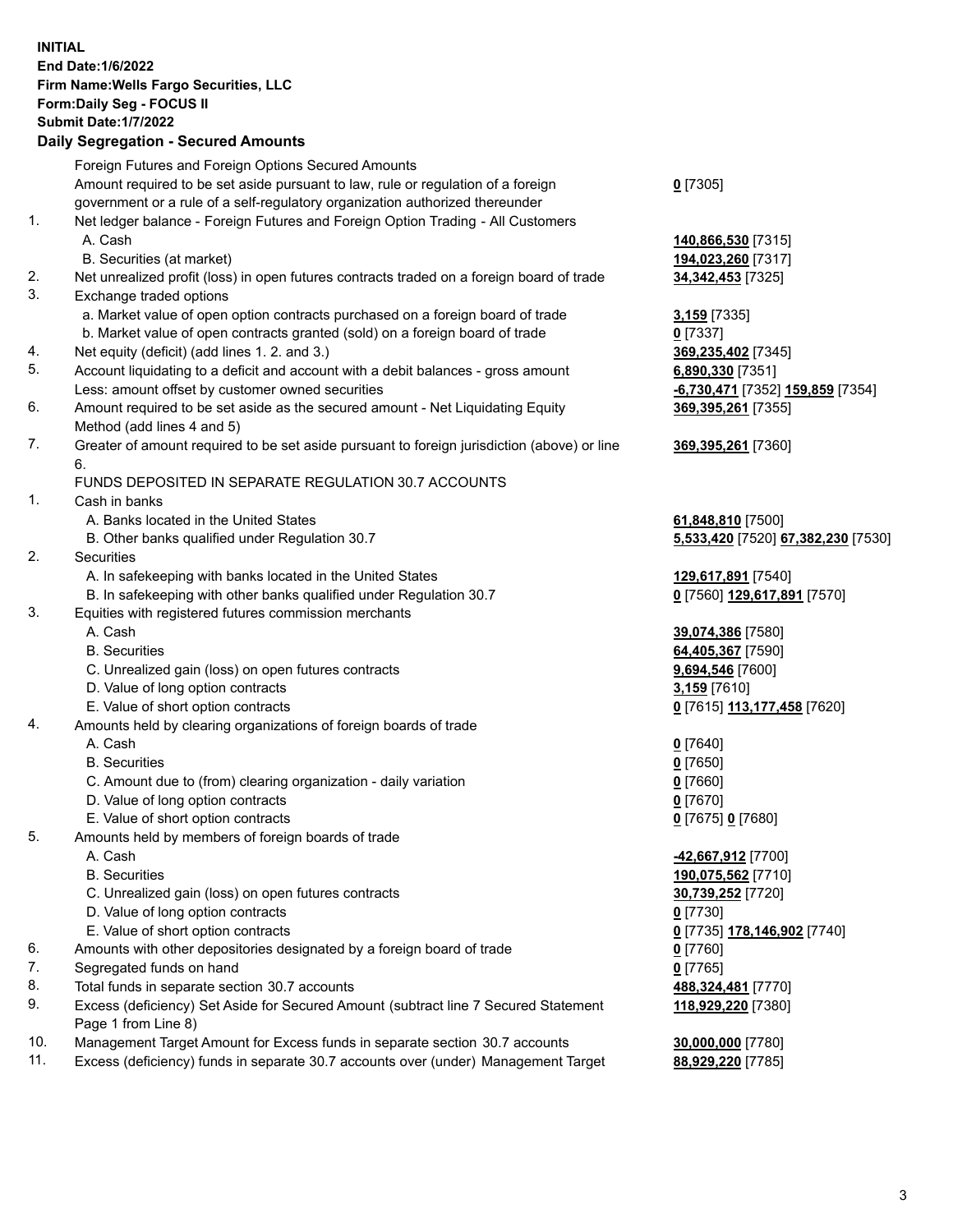|     | <b>INITIAL</b><br><b>End Date:1/6/2022</b><br>Firm Name: Wells Fargo Securities, LLC<br>Form: Daily Seg - FOCUS II<br><b>Submit Date: 1/7/2022</b><br>Daily Segregation - Segregation Statement |                                                      |
|-----|-------------------------------------------------------------------------------------------------------------------------------------------------------------------------------------------------|------------------------------------------------------|
|     | SEGREGATION REQUIREMENTS(Section 4d(2) of the CEAct)                                                                                                                                            |                                                      |
| 1.  | Net ledger balance                                                                                                                                                                              |                                                      |
|     | A. Cash                                                                                                                                                                                         | 2,811,461,349 [7010]                                 |
|     | B. Securities (at market)                                                                                                                                                                       | 2,125,316,290 [7020]                                 |
| 2.  | Net unrealized profit (loss) in open futures contracts traded on a contract market                                                                                                              | 381, 169, 744 [7030]                                 |
| 3.  | Exchange traded options                                                                                                                                                                         |                                                      |
|     | A. Add market value of open option contracts purchased on a contract market                                                                                                                     | 1,005,866,587 [7032]                                 |
|     | B. Deduct market value of open option contracts granted (sold) on a contract market                                                                                                             | -991,579,915 [7033]                                  |
| 4.  | Net equity (deficit) (add lines 1, 2 and 3)                                                                                                                                                     | 5,332,234,055 [7040]                                 |
| 5.  | Accounts liquidating to a deficit and accounts with                                                                                                                                             |                                                      |
|     | debit balances - gross amount                                                                                                                                                                   | 77,074,625 [7045]                                    |
|     | Less: amount offset by customer securities                                                                                                                                                      | <mark>-77,053,325</mark> [7047] <b>21,300</b> [7050] |
| 6.  | Amount required to be segregated (add lines 4 and 5)                                                                                                                                            | 5,332,255,355 [7060]                                 |
|     | FUNDS IN SEGREGATED ACCOUNTS                                                                                                                                                                    |                                                      |
| 7.  | Deposited in segregated funds bank accounts                                                                                                                                                     |                                                      |
|     | A. Cash                                                                                                                                                                                         | 189,906,746 [7070]                                   |
|     | B. Securities representing investments of customers' funds (at market)                                                                                                                          | 710,237,212 [7080]                                   |
|     | C. Securities held for particular customers or option customers in lieu of cash (at                                                                                                             | 124,692,959 [7090]                                   |
| 8.  | market)<br>Margins on deposit with derivatives clearing organizations of contract markets                                                                                                       |                                                      |
|     | A. Cash                                                                                                                                                                                         | 2,590,302,920 [7100]                                 |
|     | B. Securities representing investments of customers' funds (at market)                                                                                                                          | 149,359,543 [7110]                                   |
|     | C. Securities held for particular customers or option customers in lieu of cash (at                                                                                                             | 2,000,623,331 [7120]                                 |
|     | market)                                                                                                                                                                                         |                                                      |
| 9.  | Net settlement from (to) derivatives clearing organizations of contract markets                                                                                                                 | 5,999,181 [7130]                                     |
| 10. | Exchange traded options                                                                                                                                                                         |                                                      |
|     | A. Value of open long option contracts                                                                                                                                                          | 1,005,866,587 [7132]                                 |
|     | B. Value of open short option contracts                                                                                                                                                         | -991,579,915 [7133]                                  |
| 11. | Net equities with other FCMs                                                                                                                                                                    |                                                      |
|     | A. Net liquidating equity                                                                                                                                                                       | $0$ [7140]                                           |
|     | B. Securities representing investments of customers' funds (at market)                                                                                                                          | $0$ [7160]                                           |
|     | C. Securities held for particular customers or option customers in lieu of cash (at                                                                                                             | $0$ [7170]                                           |
|     | market)                                                                                                                                                                                         |                                                      |
| 12. | Segregated funds on hand                                                                                                                                                                        | $0$ [7150]                                           |
| 13. | Total amount in segregation (add lines 7 through 12)                                                                                                                                            | 5,785,408,564 [7180]                                 |
| 14. | Excess (deficiency) funds in segregation (subtract line 6 from line 13)                                                                                                                         | 453,153,209 [7190]                                   |
| 15. | Management Target Amount for Excess funds in segregation                                                                                                                                        | 115,000,000 [7194]                                   |
| 16. | Excess (deficiency) funds in segregation over (under) Management Target Amount                                                                                                                  | 338,153,209 [7198]                                   |
|     | Excess                                                                                                                                                                                          |                                                      |